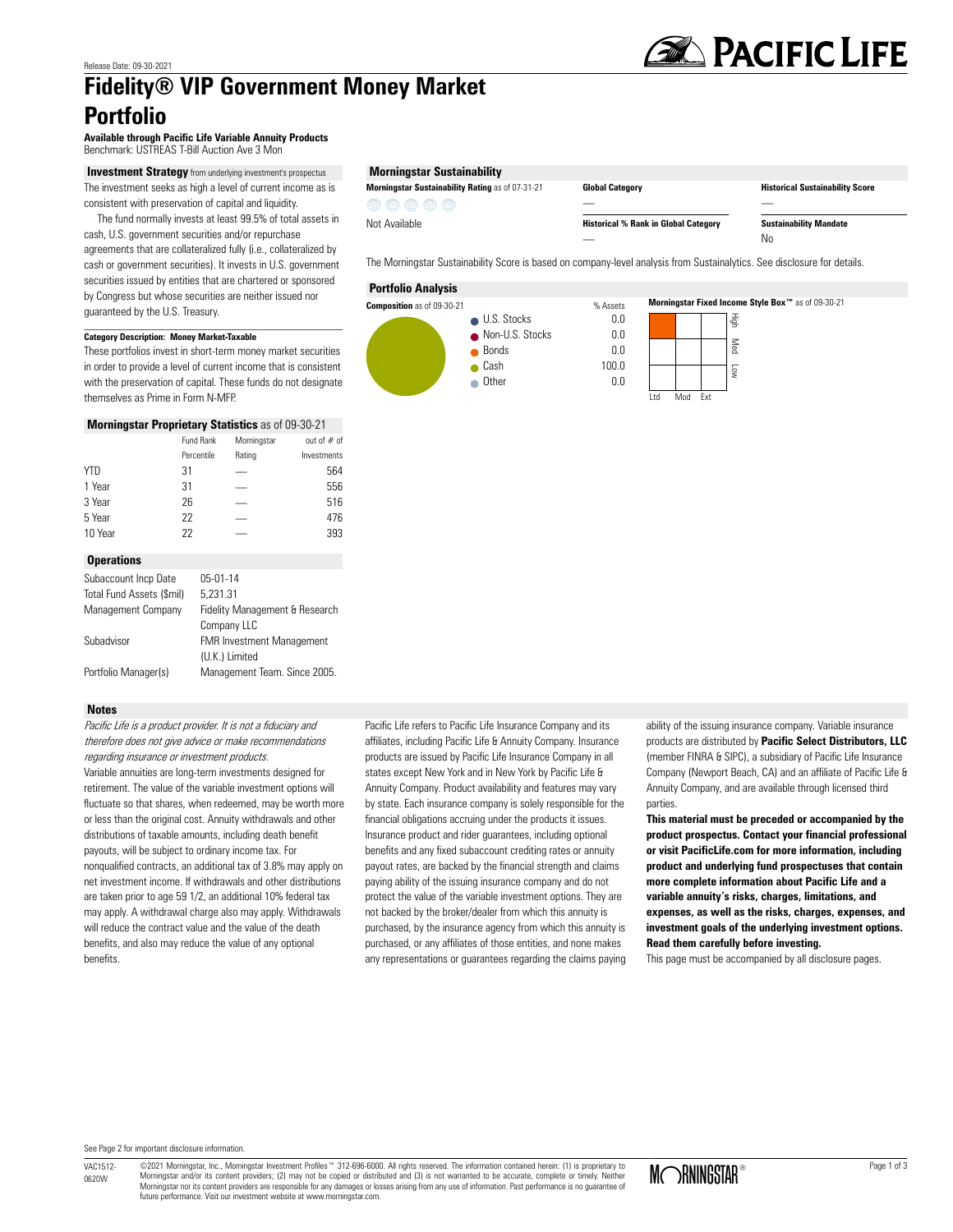# **Disclosure**

Pacific Life Insurance Company contracts Morningstar Inc., for a fee, as a third-party advisor to produce this fact sheet. In this capacity, Morningstar independently provides analysis on the underlying investment options for Pacific Life. Pacific Life and its affiliates have not independently verified this information.

The Morningstar Fact Sheet is provided to help you further evaluate the investment options available within Pacific Life variable annuities. This information (including Morningstar Rating) does not reflect expenses and charges that are, or may be, imposed under your variable annuity contract. For information on these charges, please refer to the applicable variable annuity contract or variable annuity prospectus. Morningstar chooses the applicable benchmark for each portfolio. This index may differ from the benchmark index or the indices in the underlying prospectuses. The index is an unmanaged portfolio of specified securities and the index does not reflect any initial or ongoing expenses. Indexes cannot be invested in directly. See the underlying prospectuses for more information on benchmarks and definitions.

Pacific Life Fund Advisors LLC (PLFA), a wholly owned subsidiary of Pacific Life Insurance Company, is the investment adviser to the Pacific Select Fund (PSF). PLFA directly manages certain PSF funds-of-funds. For PSF investment options, the information presented is about sub-accounts funded by corresponding Pacific Select Fund portfolios. Pacific Select Fund is an underlying investment vehicle to Pacific Life variable products. American Century Investment Services, Inc., American Funds Distributors, Inc., BlackRock Distributors, Inc., Fidelity Distributors Corporation, First Trust Portfolios, L.P., Franklin Distributors, LLC, Invesco Distributors, Inc., Ivy Distributors, Inc., Janus Henderson Distributors LLC, JPMorgan Distribution Services, Inc., LLC, Lord Abbett Distributor LLC, MFS Fund Distributors, Inc., Neuberger Bergman Management LLC, PIMCO Investments LLC, State Street Global Markets, LLC, Van Eck Securities Corporation, and the products each distributes are not affiliated with Pacific Life or Pacific Select Distributors, LLC.

Third-party trademarks and service marks are the property of their respective owners.

# **Morningstar Portfolio Analysis and Morningstar Sector Weightings**

For individual sub-accounts, the purpose of these sections is to provide an analysis of the individual sub-account. Morningstar prepares this information based on publicly available holdings information. Generally, each underlying subaccount's holdings are for the prior month end; however, certain underlying sub-account's holdings are for the month ended one or two months prior.

# **Benchmark Definition**

USTREAS T-Bill Auction Ave 3 Mon: The index measures the performance of the average investment rate of US T-Bills securities with the maturity of 3 months.

#### **Morningstar RatingTM**

The Morningstar Rating™ for funds, or "star rating", is

calculated for funds and separate accounts with at least a three-year history. Exchange-traded funds and open-ended mutual funds are considered a single population for comparative purposes. It is calculated based on a Morningstar Risk-Adjusted Return measure that accounts for variation in a managed product's monthly excess performance, placing more emphasis on downward variations and rewarding consistent performance. The Morningstar Rating does not include any adjustment for sales loads. The top 10% of products in each product category receive 5 stars, the next 22.5% receive 4 stars, the next 35% receive 3 stars, the next 22.5% receive 2 stars, and the bottom 10% receive 1 star. The Overall Morningstar Rating for a managed product is derived from a weighted average of the performance figures associated with its three-, five-, and 10-year (if applicable) Morningstar Rating metrics.

#### **Morningstar Return**

The Morningstar Return rates a fund's performance relative to other managed products in its Morningstar Category. It is an assessment of a product's excess return over a risk-free rate (the return of the 90-day Treasury Bill) in comparison with the products in its Morningstar category. In each Morningstar category, the top 10% of products earn a High Morningstar Return (High), the next 22.5% Above Average (+Avg), the middle 35% Average (Avg), the next 22.5% Below Average (- Ave), and the bottom 10% Low (Low). Morningstar Return is measured for up to three time periods (three, five, and 10 years). These separate measures are then weighted and averaged to produce an overall measure for the product. Products with less than three years of performance history are not rated.

#### **Morningstar Risk**

Morningstar Risk evaluates a fund's downside volatility relative to that of other products in its Morningstar Category. It is an assessment of the variations in monthly returns, with an emphasis on downside variations, in comparison with the products in its Morningstar category. In each Morningstar category, the 10% of products with the lowest measured risk are described as Low Risk (Low), the next 22.5% Below Average (-Avg), the middle 35% Average (Avg), the next 22.5% Above Average (+Avg), and the top 10% High (High). Morningstar Risk is measured for up to three time periods (three, five, and 10 years). These separate measures are then weighted and averaged to produce an overall measure for the product. Products with less than three years of performance history are not rated.

#### **Morningstar Style Box™**

The Morningstar Style Box reveals a portfolio's investment style. For equity portfolios, the vertical axis shows the market capitalization of the stocks owned. The horizontal axis shows investment style (value, blend, or growth).

#### **Sustainalytics**

Sustainalytics is an independent environmental, social, and governance and corporate governance research, ratings, and analysis firm and is not an affiliated company of Morningstar, Inc. Sustainalytics provides ESG scores on companies, which are evaluated within global industry peer groups, and tracks and categorizes ESG-related controversial incidents on companies. Morningstar has licensed Sustainalytics' company-level ESG analytics for use in calculating ratings for managed products and indexes using Morningstar's portfolio holdings database.

#### **Morningstar Sustainability Rating™**

The Morningstar Sustainability RatingTM is intended to measure how well the issuing companies of the securities within a fund's portfolio holdings are managing their financially material environmental, social and governance, or ESG, risks relative to the fund's Morningstar Global Category peers. The Morningstar Sustainability Rating calculation is a five - step process. First, each fund with at least 67% of assets covered by a company-level ESG Risk Score from Sustainalytics receives a Morningstar Portfolio Sustainability Score. The Morningstar Portfolio Sustainability Score is an assetweighted average of company-level ESG Risk Scores. The Portfolio Sustainability Score ranges between 0 to 100, with a higher score indicating that a fund has, on average, more of its assets invested in companies with high ESG Risk. Second, the Historical Sustainability Score is an exponential weighted moving average of the Portfolio Sustainability Scores over the past 12 months. The process rescales the current Portfolio Sustainability Score to reflect the consistency of the scores. The Historical Sustainability Score ranges between 0 to 100, with a higher score indicating that a fund has, on average, more of its assets invested in companies with high ESG Risk, on a consistent historical basis. Third, the Morningstar Sustainability Rating is then assigned to all scored funds within Morningstar Global Categories in which at least thirty (30) funds receive a Historical Sustainability Score and is determined by each fund's Morningstar Sustainability Rating Score rank within the following distribution: • High (highest 10%) • Above Average (next 22.5%) • Average (next 35%) • Below Average (next 22.5%) and • Low (lowest 10%) Fourth, we apply a 1% rating buffer from the previous month to increase rating stability. This means a fund must move 1% beyond the rating breakpoint to change ratings. Fifth, we adjust downward positive Sustainability Ratings to funds with a with high ESG Risk scores. The logic is as follows: • If Portfolio Sustainability score is above 40, then the fund receives a Low Sustainability Rating • If Portfolio Sustainability score is above 35 and preliminary rating is Average or better, then the fund is downgraded to Below Average • If Portfolio Sustainability score is above 30 and preliminary rating is Above Average, then the fund is downgraded to Average • If Portfolio Sustainability score is below 30, then no adjustment is made. The Morningstar Sustainability Rating is depicted by globe icons where High equals 5 globes and Low equals 1 globe. Since a Sustainability Rating is assigned to all funds that meet the above criteria, the rating it is not limited to funds with explicit sustainable or responsible investment mandates. Morningstar updates its Sustainability Ratings monthly. The Portfolio Sustainability Score is calculated when Morningstar receives a new portfolio. Then, the Historical Sustainability Score and

| No<br>auarantee :<br>' pank | Not<br>deposit | <sub>/</sub> lose value<br>Mav | <b>FDIC/NCUA</b><br>Not<br><b>Insured</b> | Not insured by federal government<br>. agencv |
|-----------------------------|----------------|--------------------------------|-------------------------------------------|-----------------------------------------------|
|                             |                |                                |                                           |                                               |

VAC1512- 0620W ©2021 Morningstar, Inc., Morningstar Investment Profiles™ 312-696-6000. All rights reserved. The information contained herein: (1) is proprietary to Morningstar and/or its content providers; (2) may not be copied or distributed and (3) is not warranted to be accurate, complete or timely. Neither<br>Morningstar nor its content providers are responsible for any damages or l future performance. Visit our investment website at www.morningstar.com.